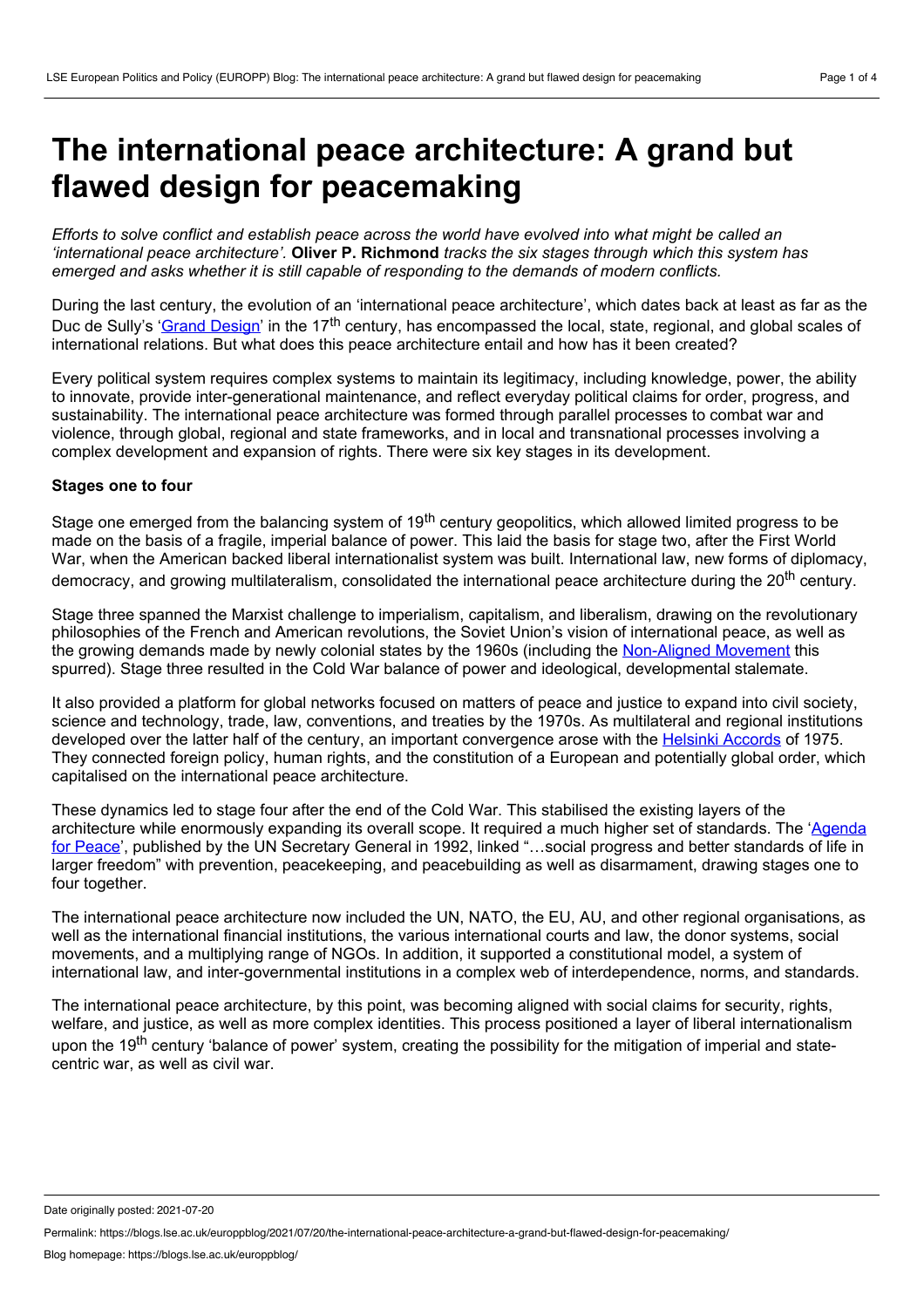Through this process, subaltern claims were represented in several waves through stages two, three and four, to the limited degree allowed by existing knowledge-power structures. Public goods emerged to maintain peace and order through institutions, law, development and legitimacy, their effects spilling across local to global scales. Stage four enabled claims for rights and justice to expand substantially, also reducing more revolutionary pressures on the international system.

# **Stages five and six: Growing instabilities**

By stage four, the international peace architecture ran on a very low margin of reserve capacity drained by its scale and its complex processes. This meant intervention (broadly defined as military, peacekeeping, mediation, peacebuilding, and development), the reform of the state, and civil peace formation processes came to operate within the framework of preserving states and only the most basic of rights, known as the 'stabilisation' approach (as in Syria since 2011).

The 2000s therefore saw the rise of an authoritarian and neoliberal peace in stage five of the international peace architecture, focused on limited statebuilding and basic regional security. It was supported by global capital in the hope that this would buttress the development of legitimate authority in conflict-affected environments like Afghanistan and Iraq. It was supported by the West for geopolitical reasons, yet was undermined by its growing lack of political will. It was also partially supported by the emerging powers such as China and India for reasons of trade and regional influence.

Stage five was careless with the legitimacy of the existing international peace architecture, turning to neoliberal, technological, and military hegemony. This strategy undermined the entire architecture as well as the micro processes within it (such as peacekeeping, peacebuilding, development, and mediation).

Stabilisation strategies risked abandoning previous layers of the international peace architecture. They offered little in the way of a response to new modes of war, now experienced as piecemeal, disaggregated, multiple phenomena: from the complex, regional and civil war in Syria, to guerrilla warfare as recently ended in Colombia and urban violence of the kind seen in Latin America in particular, or the low-level conflict across the MENA region, sub-Saharan Africa (as in the DRC), and South-East Asia (as in Cambodia) over misallocation under authoritarian regimes.

With the arrival of the peacebuilding doctrine in the 1990s, broader strategies that were expected to deal with deeper instabilities and injustices also ironically preserved the northern dominated hierarchy. They increasingly blocked structural reform, and the expansion of rights and justice, more recently flirting with dismantling much of the international peace architecture.

Stage six of the architecture would inevitably require intellectual innovation, and material and geopolitical investment, support for rights expansion and transversal dynamics to reflect subaltern claims (in line with the UN Sustainable Development Goals (2015)). Democratising the international adds a concern with global inequalities and long-term sustainability, as raised by global civil society networks, as well as emancipatory global governance linked to global cooperation and justice. Such a trajectory points to deep relationality across societies and the deep structures of the environment or commons.

Stage six might reflect the long process of 'rights-seeking' across cultural, political, social, and economic terrains, pushing beyond a core-periphery, neo-colonial or neoliberal political economy. It highlights two processes, one a linear process of liberal institution and constitution building, perhaps leading to some sort of global federation, and secondly the micro-powers that actualise subaltern political claims, via a networked, transversal process, leading to more decentralised systems of governance. This points to complex forms of peace that support reconciliation, equality, justice and sustainability across issue areas, networks, and scales.

However, more negative alternatives are also on the horizon. The mounting contradictions and failures of the previous layers have meant that stage six is clearly bifurcated, limiting its capacity to stabilise the existing layers of the international peace architecture or deal with the newer dynamics driving war and conflict. Its alternative path points to a '*pax technica*': a hybrid of neoliberalism and new technologies of power, extending many of the older, predatory patterns of elite political power, which might be termed 'digital governmentality'. It may refresh variants of stages one and five (geopolitics and statebuilding / stabilisation), and reject or dilute expanded rights and scientific claims about sustainability and global justice.

Date originally posted: 2021-07-20

Permalink: https://blogs.lse.ac.uk/europpblog/2021/07/20/the-international-peace-architecture-a-grand-but-flawed-design-for-peacemaking/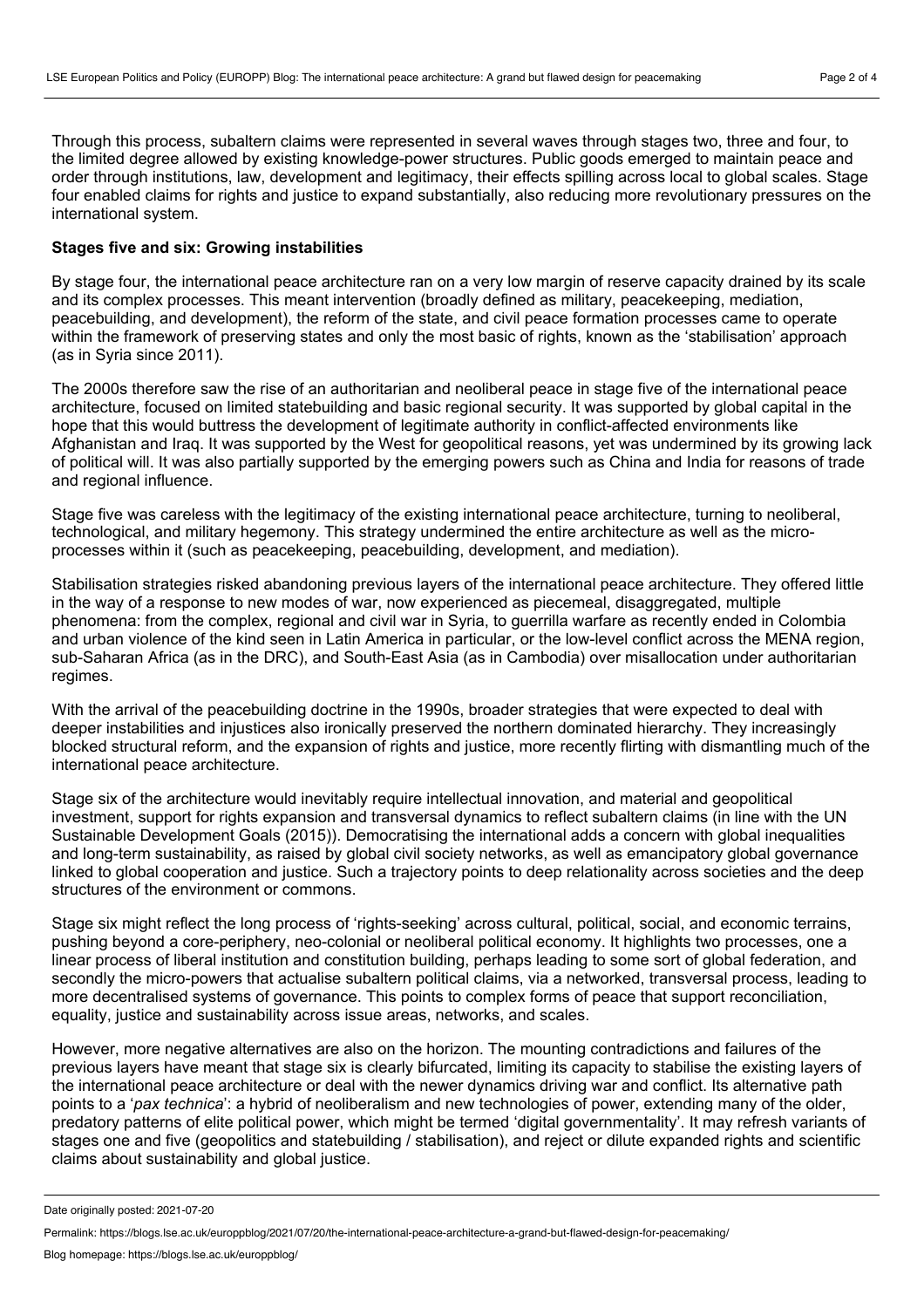#### **Blockages and counter-peace**

Internal tensions in the different elements of the international peace architecture ensured that it became more entrenched and difficult to reform as it expanded. It simultaneously addressed and provoked revanchist and counter-revolutionary forces associated with systems of geopolitics, nationalism, race, class, gender, and capital, as well as challenges to them. It involved confronting and challenging existing vested power structures, and its capacity is very much reactive.

Peace is formed after war and conflict due to a mix of social and elite forces, and it is not able to anticipate the nature of future wars because of its limited capacities. Stage four's global scale also meant it faced the charge of inconsistency in maintaining a common, normative order (see the cases of Syria since 2011 and Rwanda in 1994 versus say Kosovo and Bosnia in the late 1990s). It was soon opposed by traditional power alignments (class, capital, state, and geopolitics) as well as by the emerging 'great powers' and decolonial justice-oriented challenges from the Global South. This array of blockages hindered peacebuilding processes and constituted a substantial counter-peace framework.

The example of peacebuilding in Bosnia and Herzegovina is illustrative. Since the 1995 Dayton Peace Accords, dominant power structures have been revived. These seemingly ad hoc dynamics have blocked reforms, stopped the expansion of civil society, and pushed back the rule of law. They have also limited the scope for action of the Office of the High Representative, making it very difficult to move beyond the limited Dayton Agreement.

Bosnia's progress towards EU accession has stalled because offending power-structures were supported by rents received from ethno-nationalism, territorialism, secessionism, militarism, as well as the gains made from unregulated capital. The UN, EU, and other organisations supported stabilisation policies as a result, enabling continuity in public office, and institutions, reflecting elite power. These counter-peace dynamics neutralised the already weak liberal peacebuilding framework. Reconciliation has been replaced by entrenchment, which may slide back towards conflict without decisive regional and international engagement.

This reiterates a familiar, contemporary story: that conflict requires peacemaking systems to be embedded in social, state, regional and international frameworks. If they become derailed or collapse because of ad hoc blockages or more purposive counter-peace challenges, the international peace architecture systems will need to be reinvented or reinvigorated, starting the cycle once more.

## **The future of the international peace architecture**

Overall, the international peace architecture represents an attempt to respond to the aftermath of different types of war while maintaining western and northern hegemony, yet also to support the construction of a social state. These goals are contradictory: the international peace architecture combines both emancipatory and hegemonic frameworks, in which ideological contestation has not been resolved. It represents a reactive architecture that mainly evolves after new dynamics of war and violence threaten the international system.

Yet, each stage is also a vehicle for the expansion of subaltern and human rights claims across the international system, which has influenced the development of the social contract, the nature of the state, and international order itself. This is reflected in the UN's recent [Sustaining](https://www.un.org/peacebuilding/tags/sustaining-peace) Peace agenda. The international peace architecture now connects peace with scientific positions far beyond those suggested by geopolitics, the nation state, or western dominated elite multilateralism.

It is perhaps for these reasons that counter-peace retrenchments, combined with new forms of conflict, have appeared to overwhelm the capacity of the international peace architecture as it is currently constituted. This raises a contemporary policy and intellectual question for those working in and on international relations: how might reactionary forces connected to the newer dynamics of war be tamed by another layer of the international peace architecture, while at the same time stabilising the entire, complex, and fragile edifice?

# *For more information, see the author's [accompanying](https://doi.org/10.1017/eis.2021.12) paper in the European Journal of International Security and forthcoming book, The Grand [Design](https://global.oup.com/academic/product/the-grand-design-9780190850449?cc=jp&lang=en&) (Oxford University Press)*

Date originally posted: 2021-07-20

Permalink: https://blogs.lse.ac.uk/europpblog/2021/07/20/the-international-peace-architecture-a-grand-but-flawed-design-for-peacemaking/